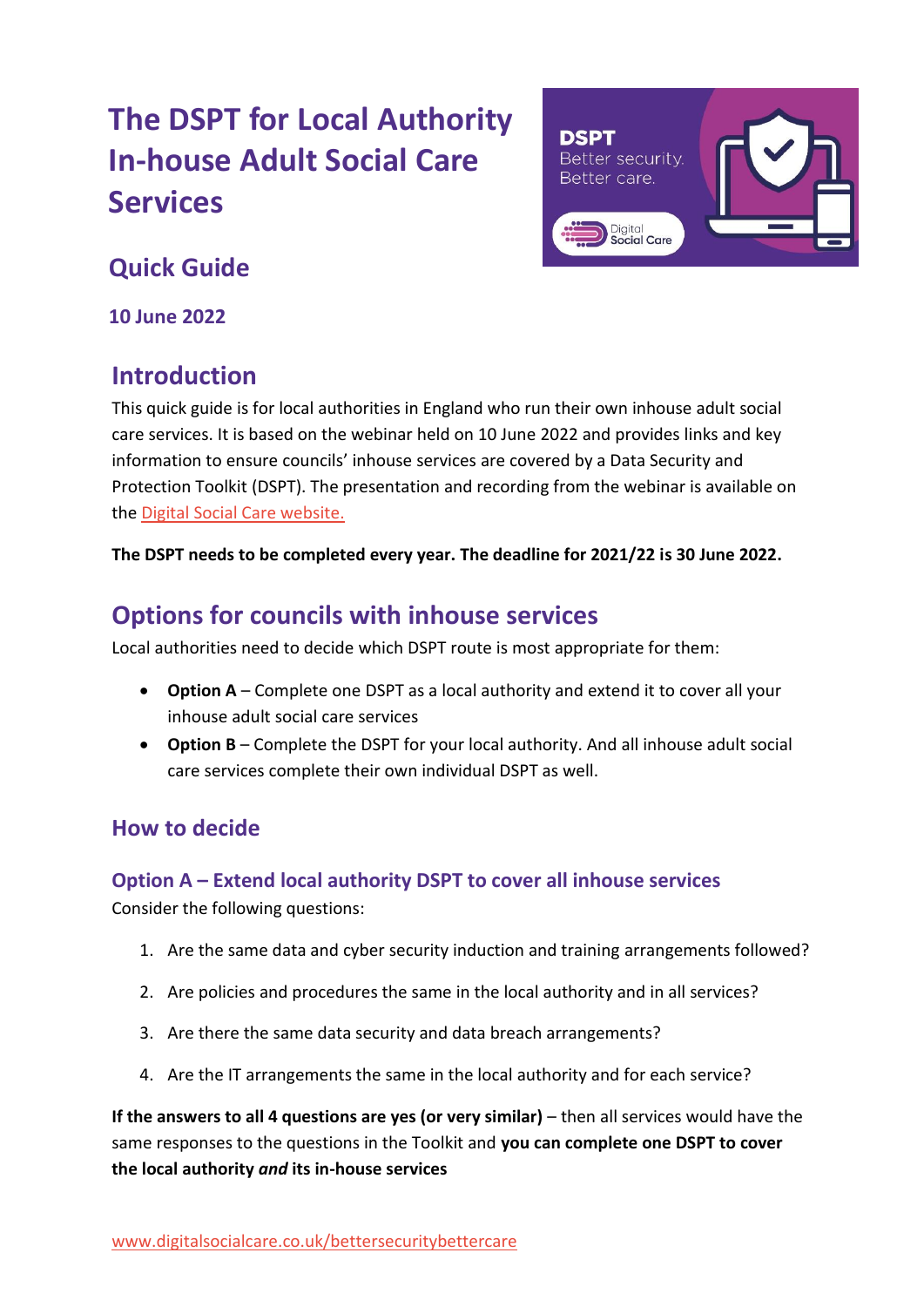#### *Advantages of Option A*

- Simple process
- Central control of the responses to questions
- Less impact on services' time

#### *Questions to consider*

- Do additional policies and procedures exist with the services?
- Are there record keeping systems either paper or electronic in addition to what's on the Information Assets Register (IAR)?
- How does the service share data with its partners including families? Is this covered by the ROPA?
- How engaged are leaders within in-house services in this agenda? Consider how you communicate with them.
- What is the culture amongst leaders and staff?

## **Option B – Complete DSPT for local authority, and separate DSPTs for each inhouse service**

If your services have different policies and procedures to each other and the local authority, then they should each complete a site level DSPT themselves. It would be helpful to explore how you can support them with this, for example, by providing access to IT and IG teams as required.

#### *Advantages*

- Supports detailed review of arrangements for data and cyber security
- Supports engagement of service managers in this agenda
- Impact on culture and staffing group
- Supports improvements in the safety of data

#### *Questions to consider*

- Can adult social care senior leads support service managers in terms of time to complete the questions?
- Can IG assist services e.g. can the council DPO help?
- Can central IT support services to answer the questions about council wide technology?

## **Option A: Actions for councils**

Complete your DSPT as usual. Once you have submitted contact the DSPT team at [Exeter.helpdesk@nhs.net](mailto:Exeter.helpdesk@nhs.net) and ask them to extend your submission to cover your sites. You will need to provide the ODS code of your services and these will then show up on reports.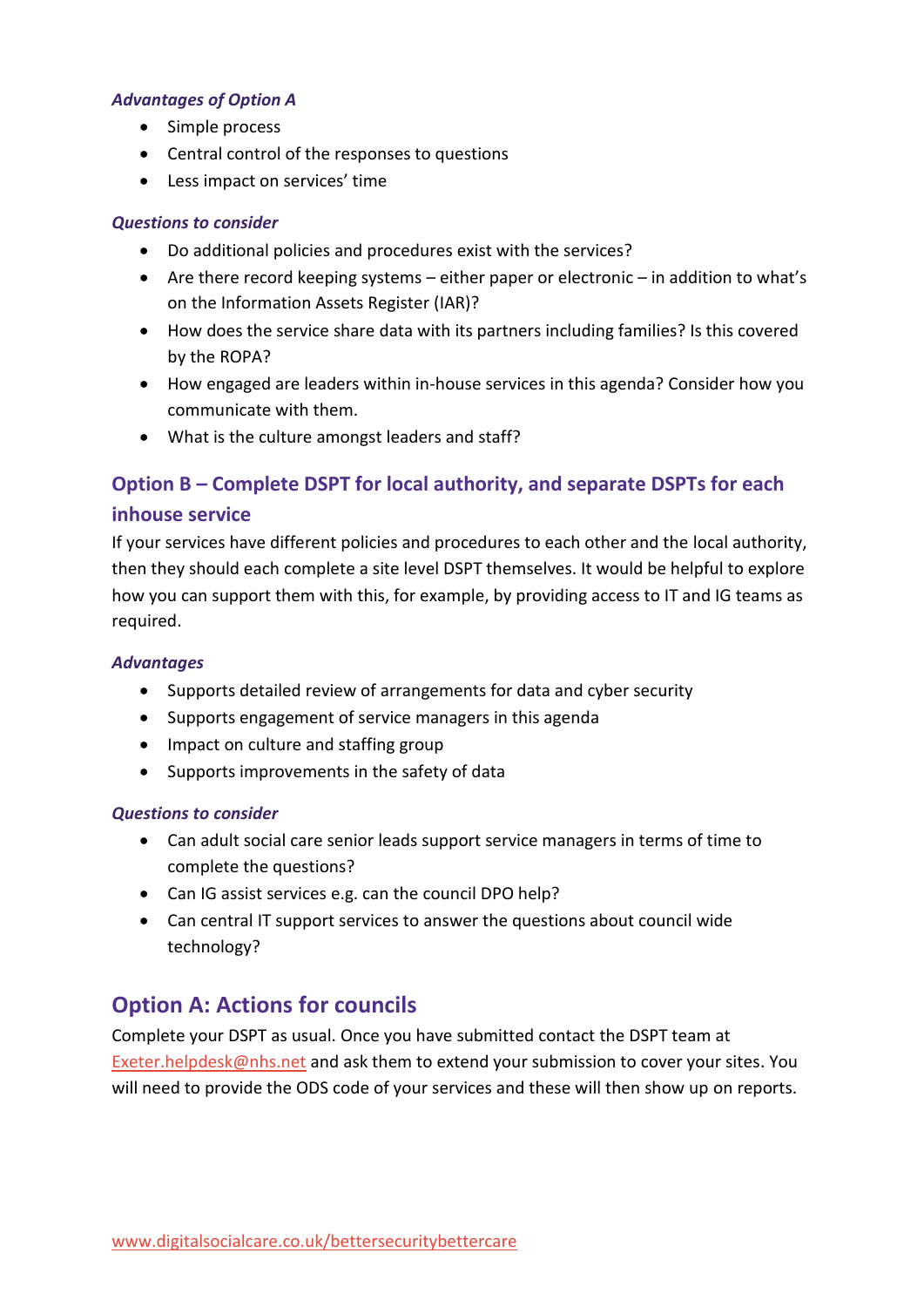## **Option B: Actions for inhouse services**

If inhouse services are completing their own DSPTs, they will need to register and complete, or review and republish their toolkit entry. As a council, you can support them to do this – and the Better Security, Better Care programme provides free detailed guidance and direct support as well.

Your inhouse services should:

#### 1. **Check if the service is already registered** or published on the DSPT

Log in and carry out an organisational search using ODS code or name to find out if your organisation is already registered [https://www.dsptoolkit.nhs.uk/OrganisationSearch.](https://www.dsptoolkit.nhs.uk/OrganisationSearch)

If the service is registered, but they cannot remember the log in details for their DSPT account, contact the DSPT team [Exeter.helpdesk@nhs.net](mailto:Exeter.helpdesk@nhs.net) Tel**:** 0300 303 4034

#### **2. Register on the DSPT**

If the service is not registered, they will need to register on the DSPT with their ODS code (V code for individual sites). If you have this code, you should provide it to them. If not, please see our [guidance on finding ODS codes.](https://www.digitalsocialcare.co.uk/latest-guidance/how-to-find-your-ods-code/)

Once they have completed the initial phase of registration, the service will receive a confirmation email with an activation link. They need to use this within 24 hours of registration otherwise it expires, and they will have to start again.

#### **3. Complete the DSPT**

If the service had previously completed the DSPT, their previous answers will be available. They can simply review, update, reconfirm and republish. See our guidance [Published Before: Review and Republish.](https://www.digitalsocialcare.co.uk/data-security-protecting-my-information/data-security-and-protection-toolkit/published-before-review-and-republish-your-dspt/)

If they are completing for the first time, they should aim to reach Standards Met (by completing 43 mandatory questions). If they can't, they can get to Approaching Standards by completing 27 questions and producing an Action Plan outlining how they will reach Standards Met next time. See our guidance on Using the DSPT for the First [Time.](https://www.digitalsocialcare.co.uk/data-security-protecting-my-information/data-security-and-protection-toolkit/registering-for-the-data-security-and-protection-toolkit/)

They cannot complete at Approaching Standards more than once. And Entry Level is no longer a standard on the DSPT.

### **Free DSPT support: Better Security, Better Care**

The [Better Security, Better Care](https://www.digitalsocialcare.co.uk/data-security-protecting-my-information/better-security-better-care/presentations-and-webinar-recordings/?utm_source=DSPTTeamJuneDeadline3&utm_medium=email&utm_campaign=deadline_June22_DSPT3) programme is a national and local support programme – funded by the NHS – to help care providers complete the DSPT.